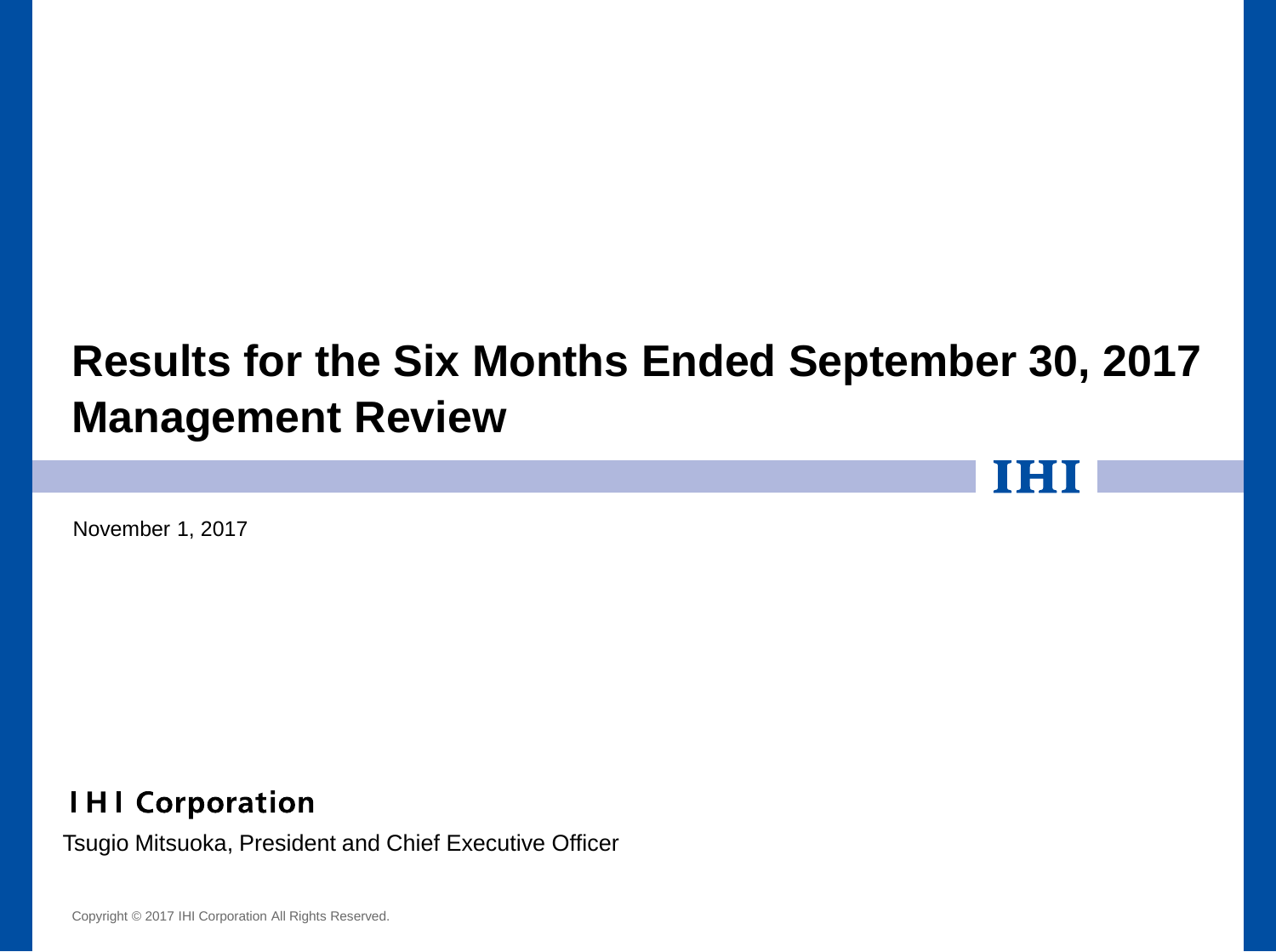## **Contents**

| Concentration and Selection through New Portfolio Management 13 |  |  |  |  |  |
|-----------------------------------------------------------------|--|--|--|--|--|

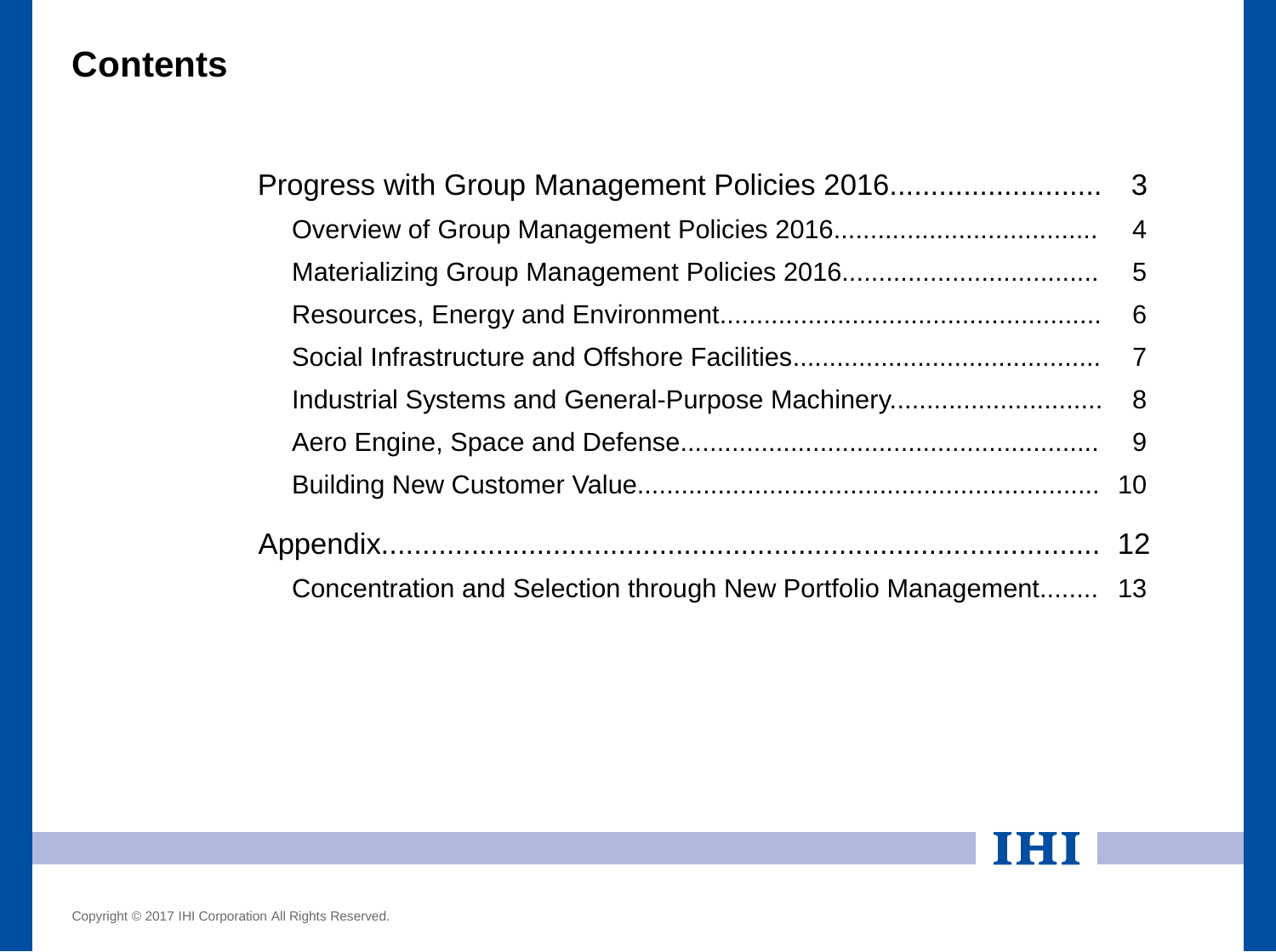# **Progress with Group Management Policies 2016**

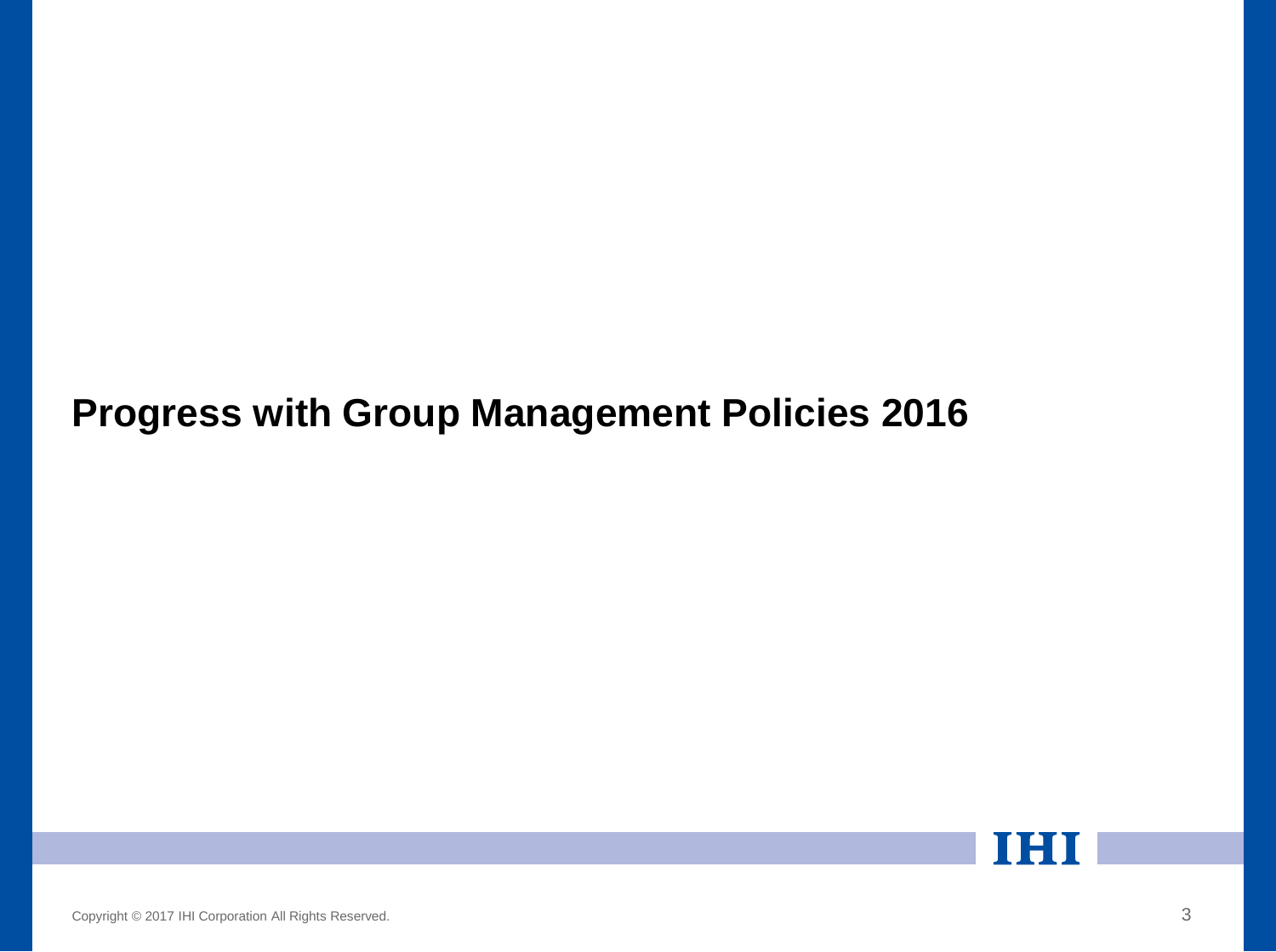## **Overview of Group Management Policies 2016**



**ROIC 10**%

**ratio 0.7x or less**

**Debt-to-equity**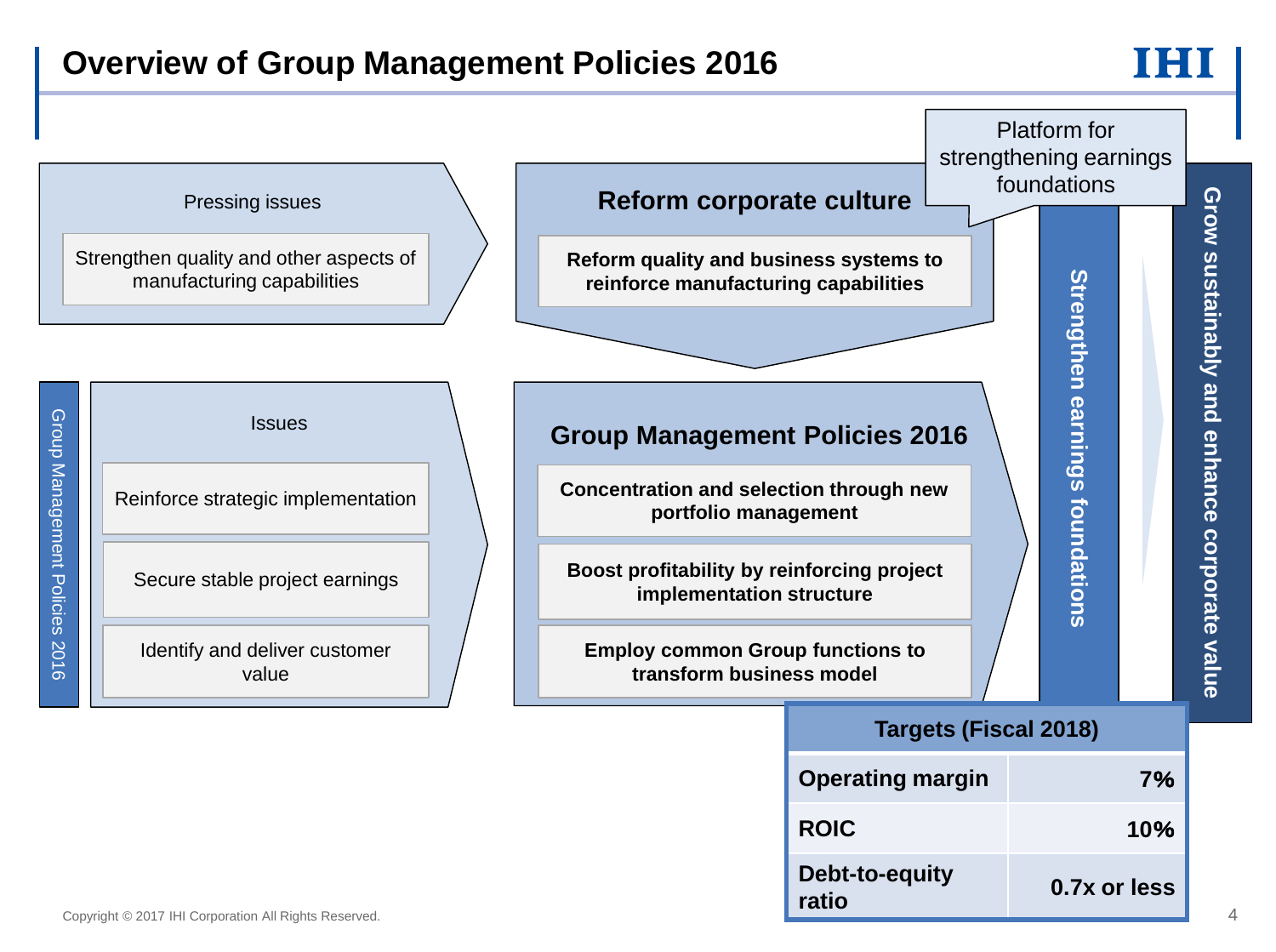## **Efforts to reach 2018 operating margin targets**

- No longer remaining unprofitable large projects
- Accelerating efforts to improve business area profitability
	- Constructed optimal production system by building global network and accelerate worldwide procurement
	- Improved profitability by creating robust business structure (reduce SG&A expenses and enhance productivity)
	- Flexibly allocated human resources and reinforced collaboration between individual businesses
- Reducing profitability deterioration risks in large construction projects by reinforcing execution structure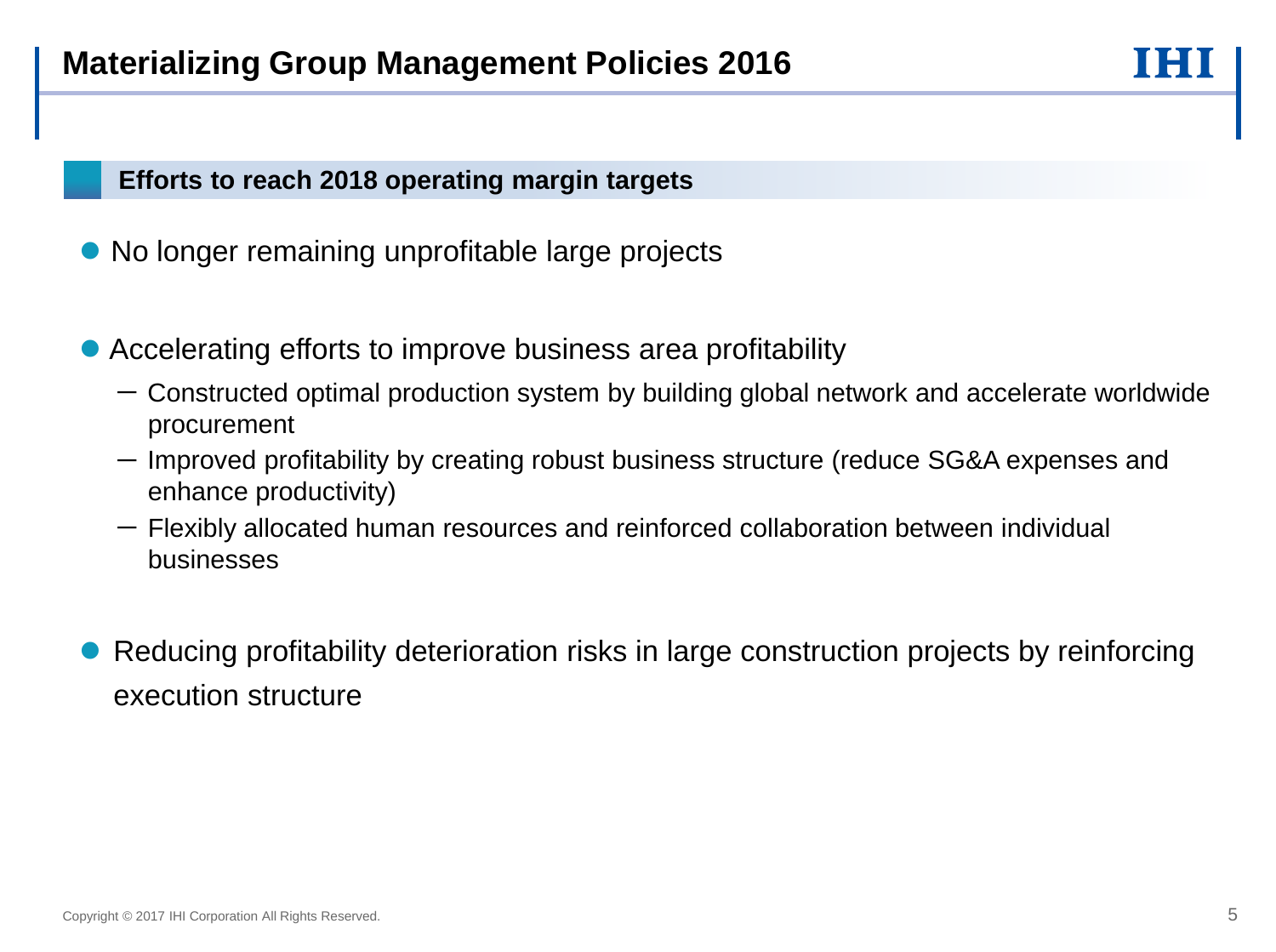- Downside prevention initiatives
	- $-$  Reinforced construction structure by deploying experts in the business area
	- $-$  Analyzed downside events for each construction phase and comprehensively implement measures to manage current projects and project estimates
- Building solutions-driven business model that encompasses customer operations



IHI headquarters Customer operations support center (Gas turbines)

Malaysian subsidiary Operations monitoring and support center (Boilers)

 Fostering globalization through collaboration between local affiliates, primarily in Southeast Asia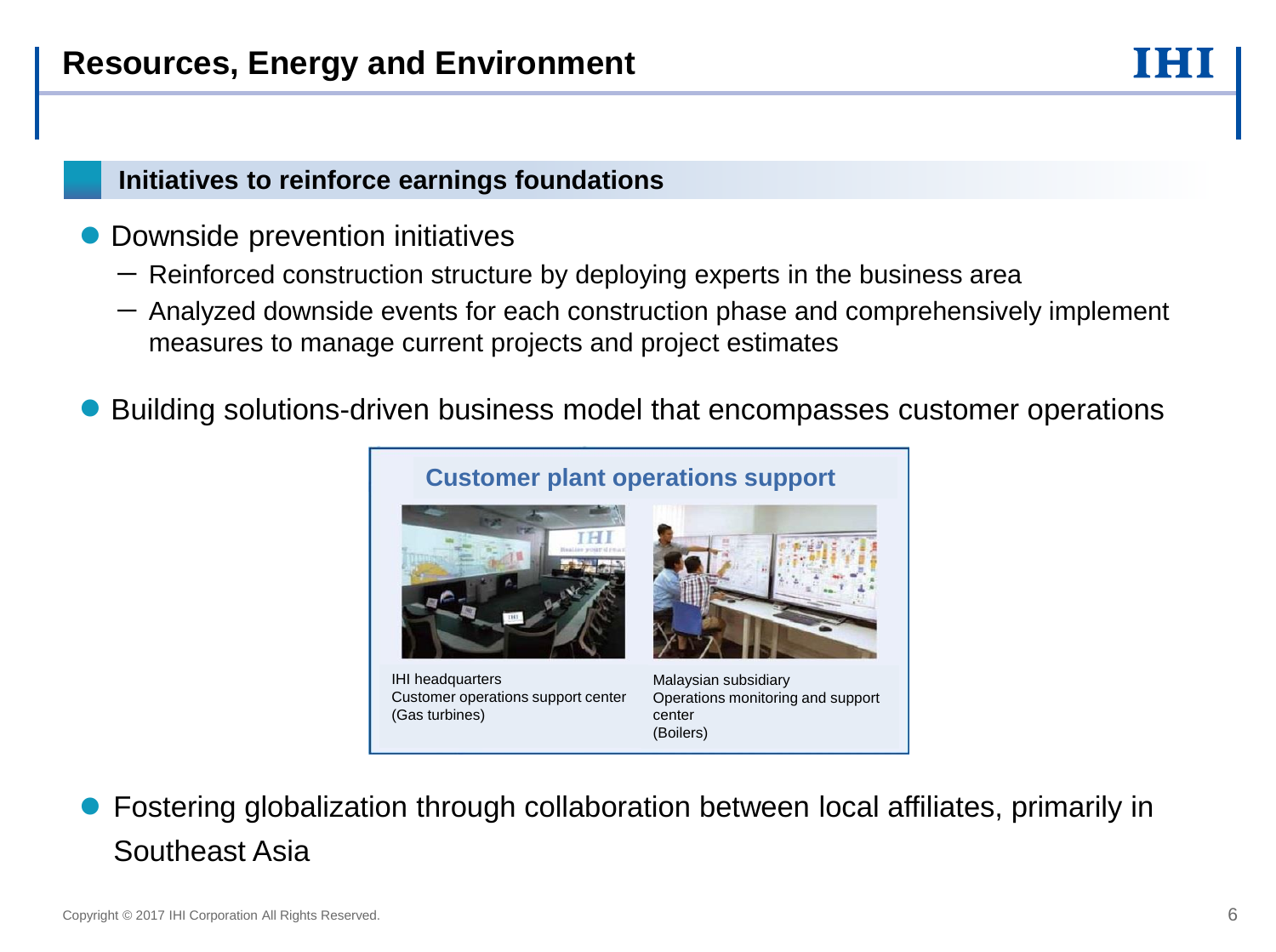- **Strengthening infrastructure maintenance project initiatives** with collaborations among businesses in the business area
	- $-$  Provided solutions catering to various needs through bridge upgrade and repair technologies
	- $-$  Used information and communication technologies to optimize maintenance projects



Deck replacement

- Enhancing risk management in business area and leverage resources effectively to secure earnings from large projects
- Accelerating global deployment
	- Secured orders and earnings for large overseas products (bridges and transportation systems)
	- $-$  Extensively harnessed production units in Vietnam and Myanmar



Myanmar concrete products plant opened in April 2017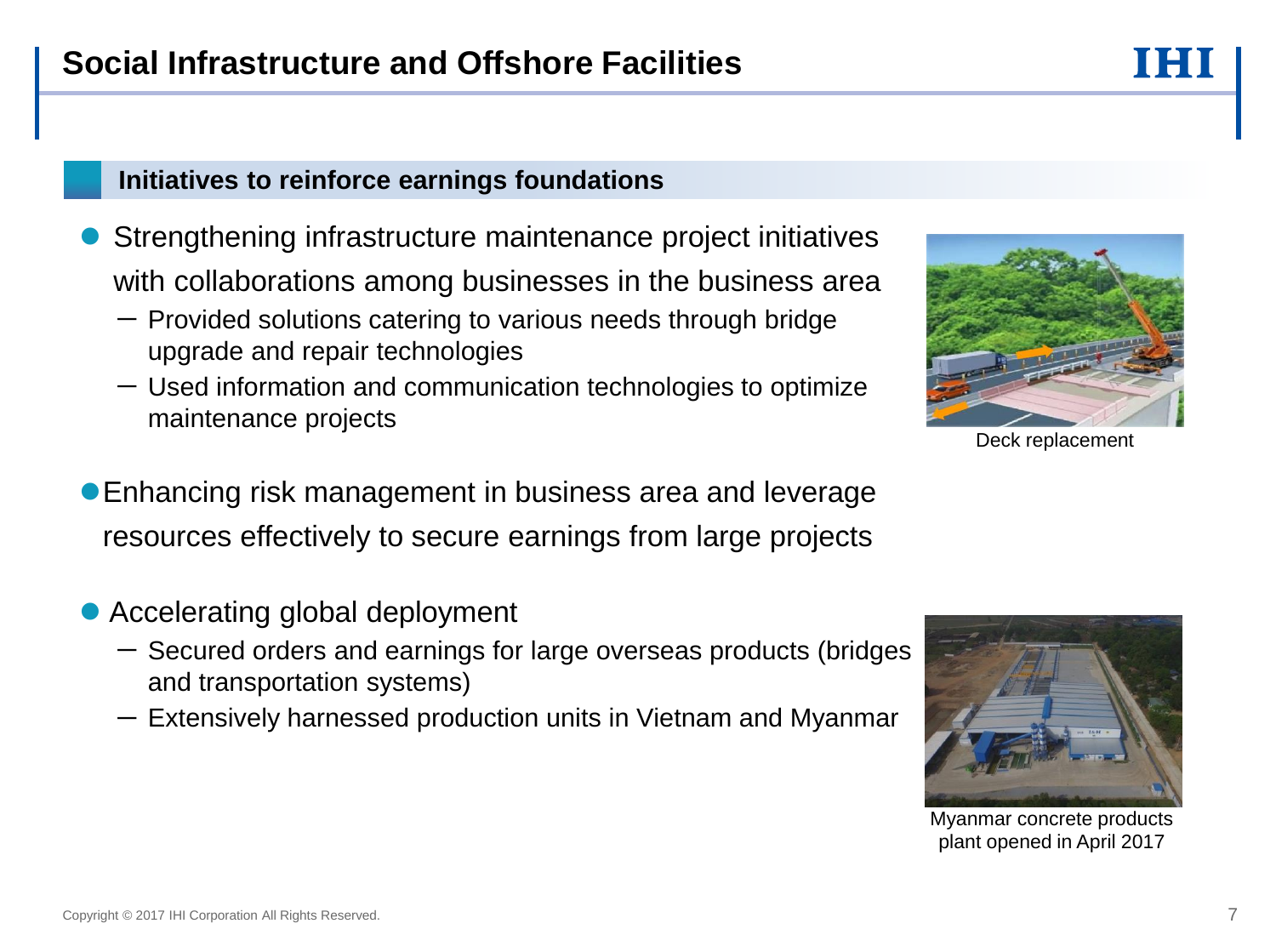- Turbocharges for vehicles: Increase profitability by employing investments and resources effectively
	- $-$  Reinforced customer responsiveness at global sites
		- ⇒ Opened offices for China in Shanghai and for North America in **Detroit**
	- Optimized productivity by harnessing global network
- Heat treatment and surface engineering: Establishing business infrastructure in new areas
	- Started eco-friendly plastic chrome coating contracting business that is free of hexavalent chromium
- Pursuing business structure reforms to generate growth, globalize, and enhance profitability
	- Intensively deployed business area resources to swiftly streamline portfolio management
		- Integrated rotary machinery business with operations of subsidiary IHI Compressor and Machinery Co., Ltd., to form IHI Rotating Machinery Engineering Co., Ltd.
		- Agricultural machinery subsidiaries IHI Shibaura Machinery Corporation and IHI Star Machinery Corporation integrated to form IHI Agri-Tech Corporation

Electromotive turbocharger for mild hybrid electric vehicle

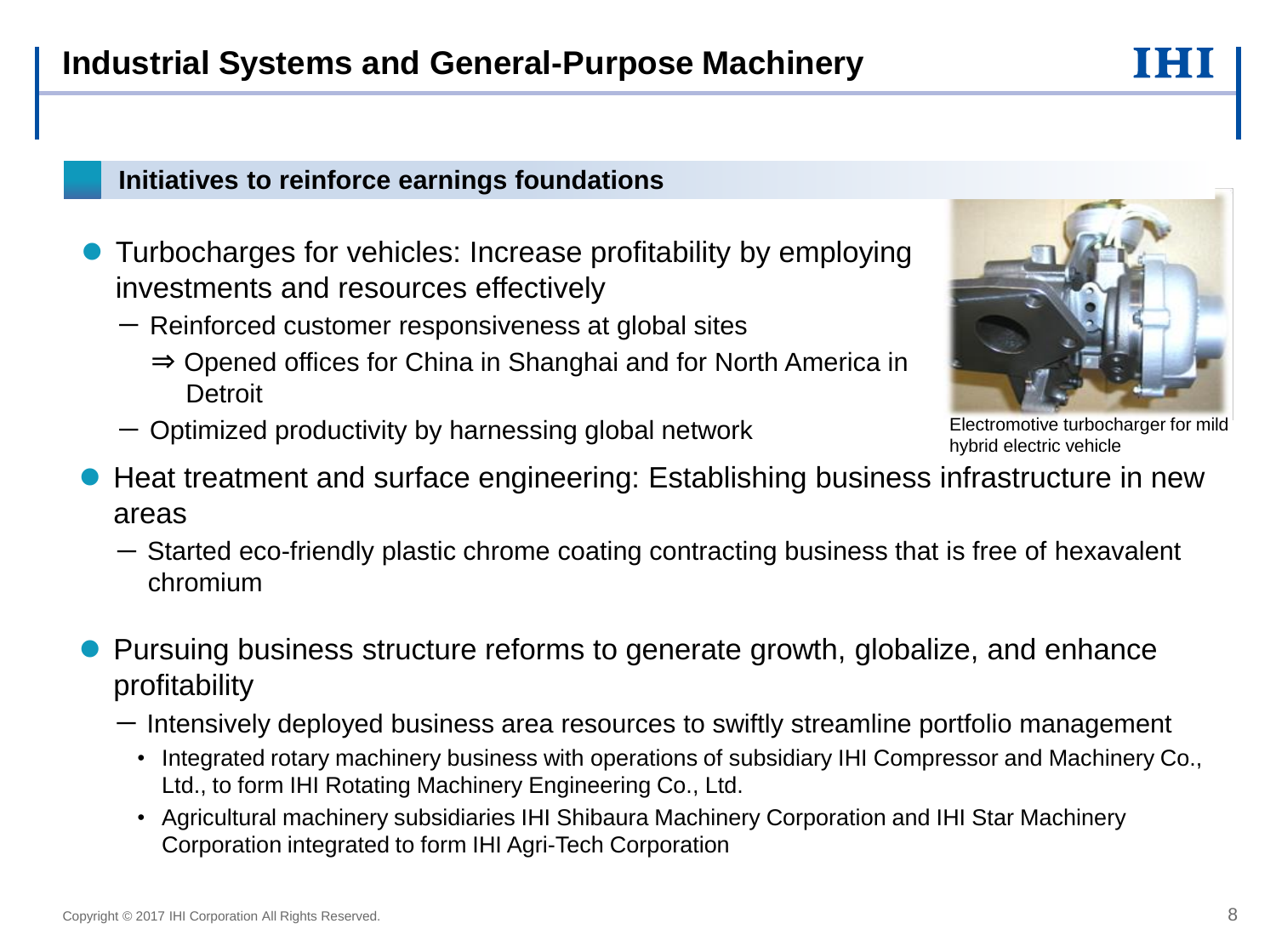- Aftermarket revenues from existing programs rising on solid passenger demand
- Steadily catering to surging demand for PW1100G-JM engine and boosting profitability
	- Continuing to invest in additional production lines, expand unit production, and accelerate cost reduction efforts early in mass production stage



- Boosting productivity and profitability by employing information and communication technology and robots to reinforce advanced manufacturing systems
	- Stabilized quality and reduced costs of PW1100G-JM engine fan blades, structural guide vanes (SGVs) and integrally bladed rotors (IBRs)





SGV composite parts Automated SGV line The Integrally bladed

Automated SGV line





Automated integrally bladed rotor line

Steadily investing to drive future growth and generate results recovery from fiscal 2018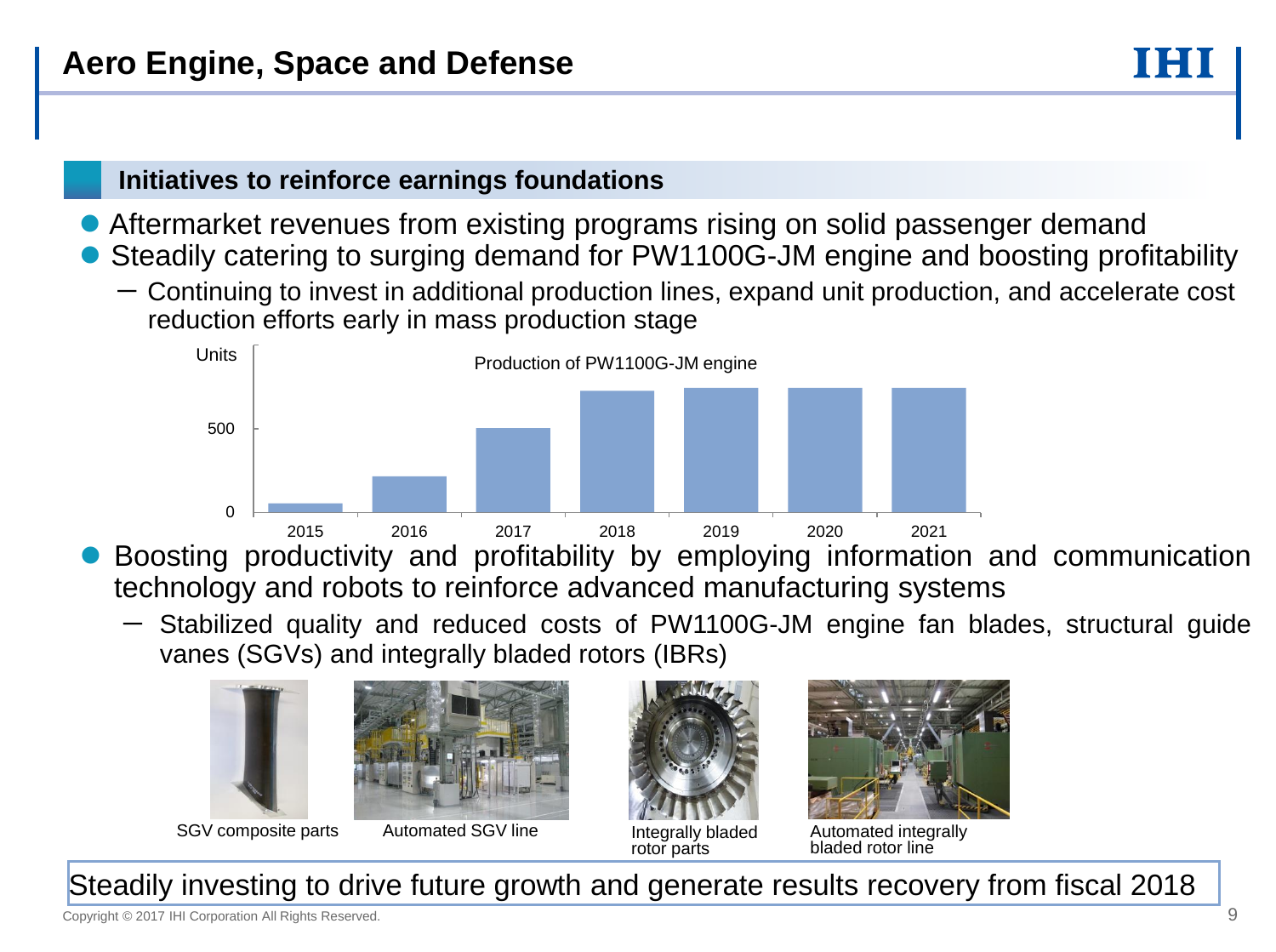#### j **Advanced Products and Services Leveraging IoT**

### **1. Gas turbine power plants**

- In gas turbine business, have long provided services that support swift recoveries if issues arise
- Deployed algorithms to analyze operational data, detect potential abnormalities, and avoid unplanned shutdowns
- Expert technicians assess operational data and remotely adjust control systems

**Adding the above customer value and concluding new operational guarantee service agreements**



IHI Global Monitoring & Technical Service the trademark for gas turbine power plant services.

#### **2. Jib climbing cranes for construction sites**

- Analyzing crane operational data and supporting optimal operational plans for crane work
- Expert technicians evaluate operational data and advise on optimal maintenance plans
- Analyzing skills of experienced operators and using artificial intelligence to optimize work of less experienced personnel

#### **Adding the above customer value and concluding new service agreements**



ILIPS (for IHI group Lifestyle Partner System): This is a cloud service that makes it possible to amass, visualize, and analyze operational data on Group products and plant deliveries.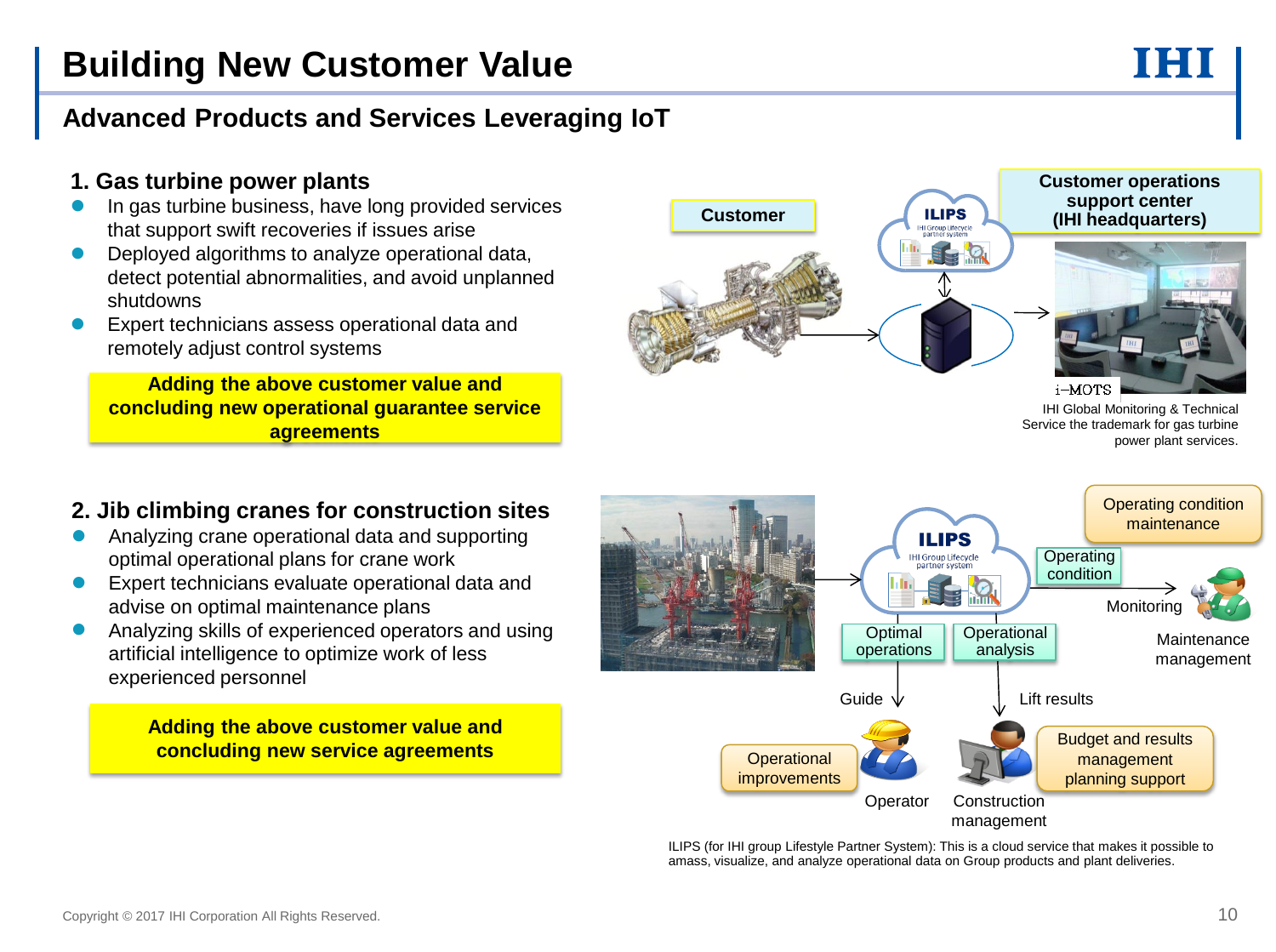# **Building New Customer Value**

#### j **Advanced Manufacturing Harnessing IoT**

#### **1. Improving construction site efficiency**

- Digitizing information on people, objects, process progress, as well as other boiler and other construction site factors for use with sensors, tablets, and other devices
- Using digitized information to assess progress, visualize work efficiency, and eliminate waste between work processes
- Factoring in welding skills in optimizing processes

**Shortening construction periods and reforming workplaces**

#### **2. Improving aircraft engine manufacturing productivity**

- Digitizing information on people, objects, facilities, and other production process factors for use with sensors, tablets, and other devices
- Visualizing working hours for each process and detention times for objects goods, improving personnel work efficiency and cutting required production times, including for suppliers



#### **Slashing required production times**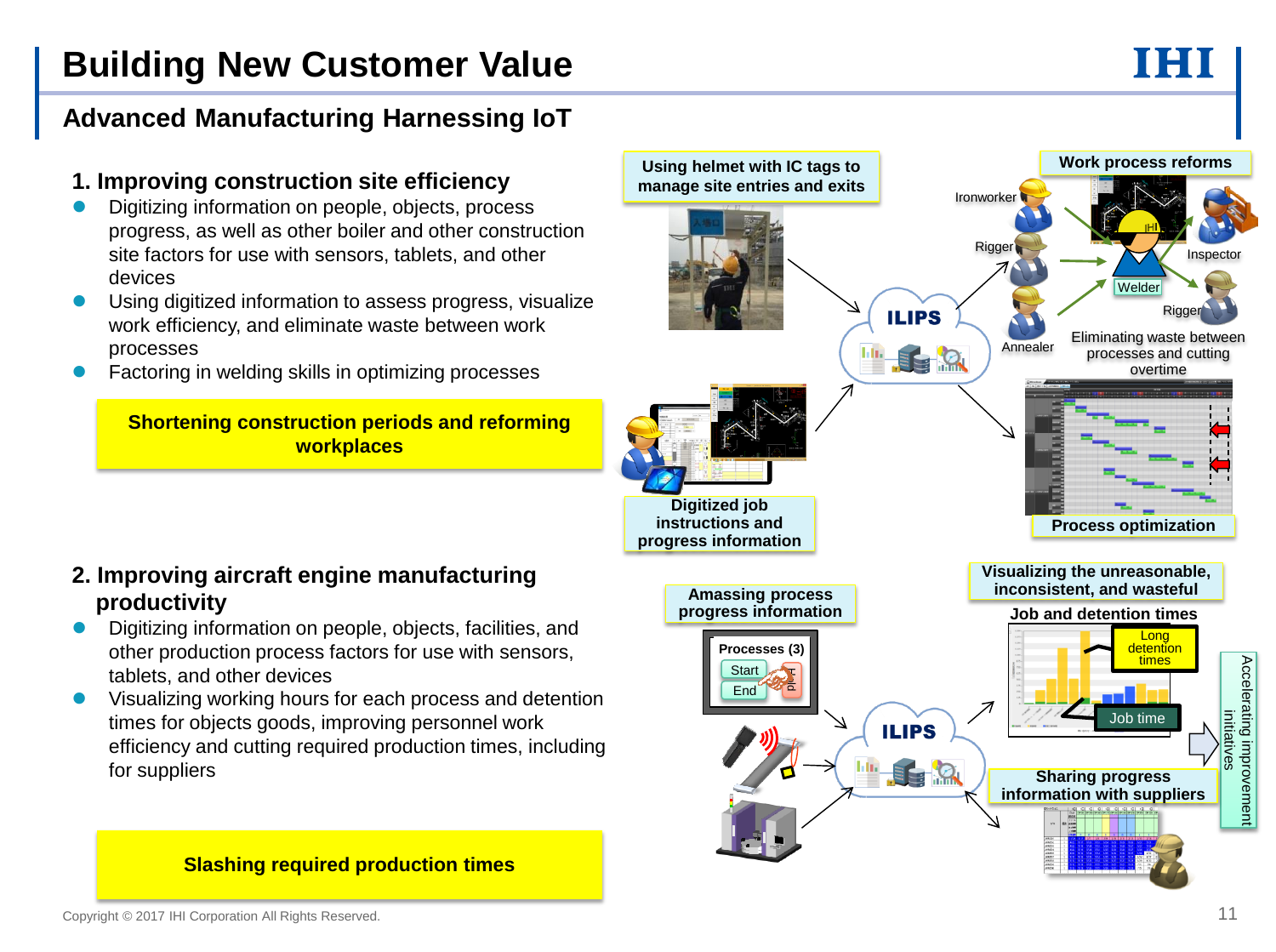# **Appendix**

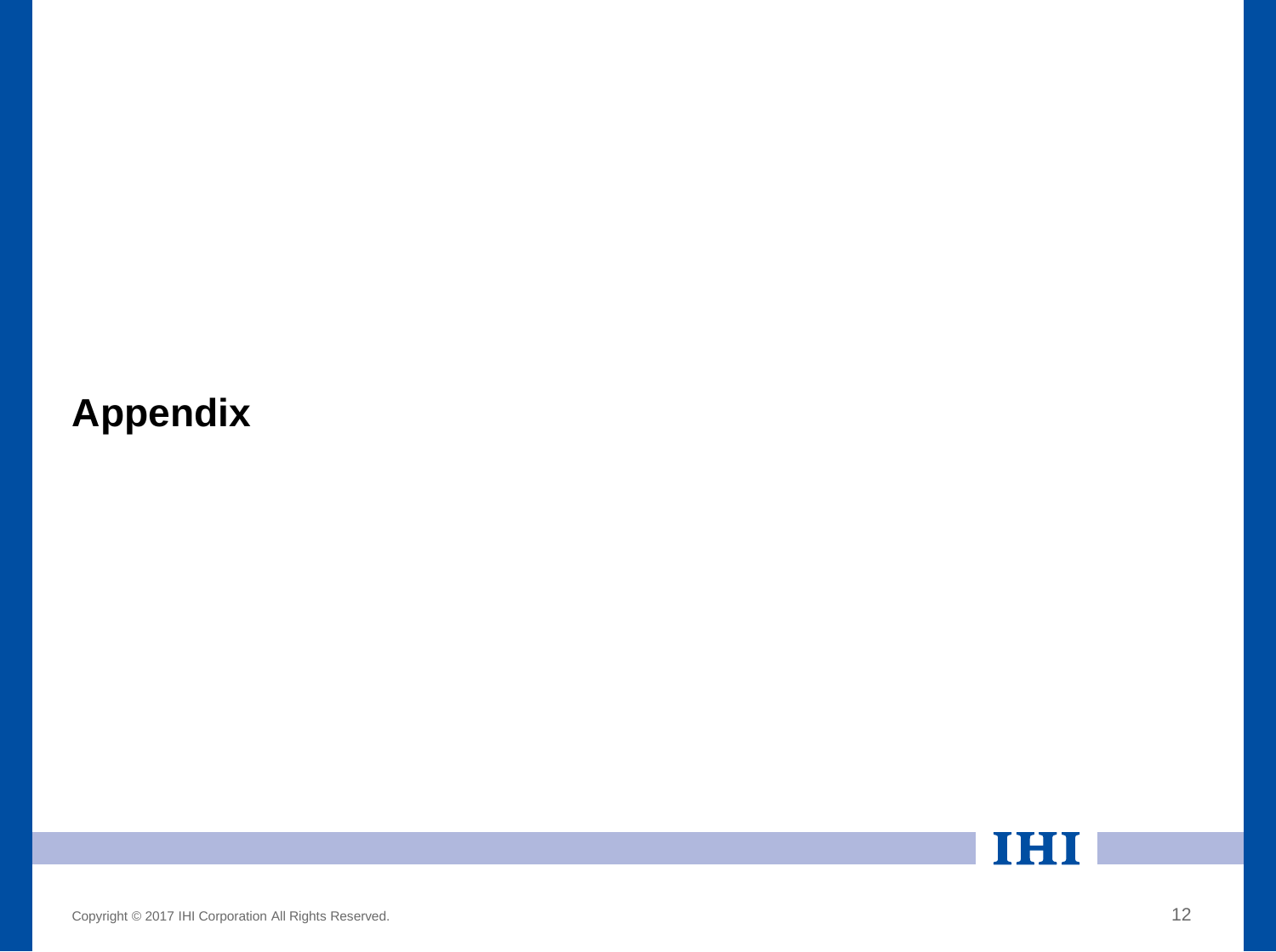## **Concentration and Selection through New Portfolio Management (1)**

- Currently undertaking business structure reforms to bolster profitability, centered on SBUs slated for priority investments.
- For businesses with viability concerns (strategic business units designated for rehabilitation and reorganization), corporate also involved in formulating structural reform plans under implementation to rehabilitate and reorganize within two years (end-fiscal 2017).

#### **Progress with concentration and selection and structural reform initiatives since fiscal 2016 (1)**

| <b>Business</b>                     | <b>Category</b>             | <b>Timing</b>    | <b>Overview</b>                                                                                                                                                                                 |
|-------------------------------------|-----------------------------|------------------|-------------------------------------------------------------------------------------------------------------------------------------------------------------------------------------------------|
| Parking                             | <b>Concentration</b>        | <b>June 2016</b> | Subsidiary IHI Transport Machinery Co., Ltd., receives a maintenance<br>order for mechanical car parking systems from KYC Machine Industry Co.,<br>Ltd.                                         |
| Shield                              | <b>Concentration</b>        | October<br>2016  | Subsidiary Japan Tunnel Systems Corporation and Mitsubishi Heavy<br>Industries Mechatronics Systems, Ltd., integrate shield tunneling machine<br>businesses to form JIM Technology Corporation. |
| Rolling mills (strip<br>casters)    | <b>Selection</b>            | October<br>2016  | IHI transfers ownership, patent, and other interests in strip caster<br>company Castrip LLC, withdrawing from that business.                                                                    |
| Logistics & industrial<br>machinery | <b>Structural</b><br>reform | October<br>2016  | IHI integrates sales units into IHI Logistics & Machinery Corporation to<br>create a structure that can undertake business activities more<br>responsively and flexibly.                        |
| Construction<br>machinery           | <b>Selection</b>            | November<br>2016 | IHI transfers all shares in IHI Construction Machinery Limited to Kato<br>Works Co., Ltd.                                                                                                       |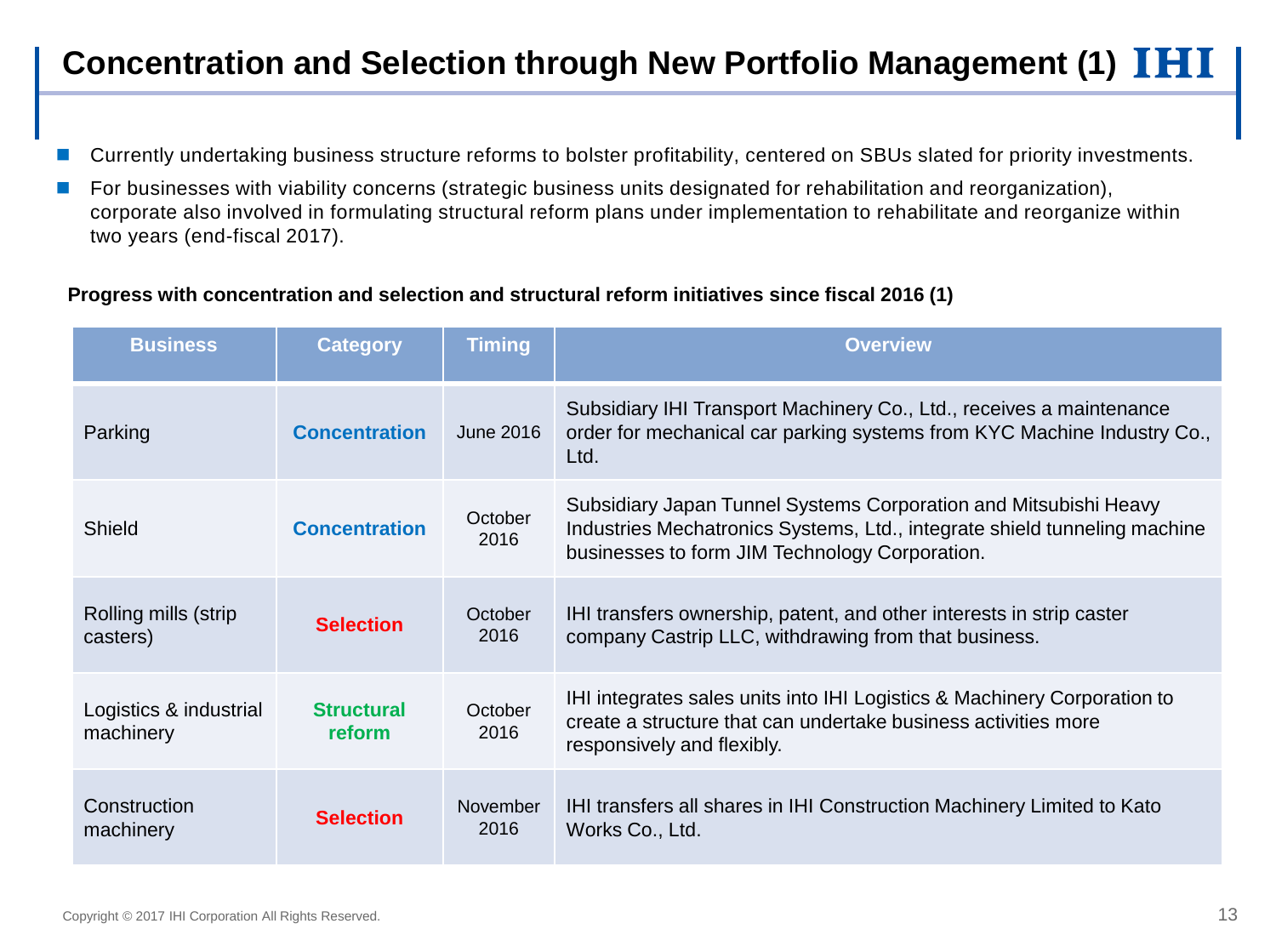**Progress with concentration and selection and structural reform initiatives since fiscal 2016 (2)**

| <b>Business</b>                         | <b>Category</b>             | <b>Timing</b>                         | <b>Overview</b>                                                                                                                                                                                              |
|-----------------------------------------|-----------------------------|---------------------------------------|--------------------------------------------------------------------------------------------------------------------------------------------------------------------------------------------------------------|
| Rotating machinery                      | <b>Concentration</b>        | December<br>2016                      | Joint venture established with Dalgakiran of Turkey to manufacture and<br>sell general-purpose turbo compressors.                                                                                            |
| Influenza vaccine API<br>manufacturing  | <b>Selection</b>            | January<br>2017                       | Shares in biopharma API manufacturing business UNIGEN Inc.<br>transferred to API Co., Ltd.                                                                                                                   |
| Waste treatment                         | <b>Structural</b><br>reform | March<br>2017                         | Comprehensive waste treatment facilities business alliance agreement<br>concluded with Kobelco Eco-Solutions Co., Ltd.,                                                                                      |
| Machinery for ships                     | <b>Selection</b>            | May 2017                              | Marine deck cranes (deck cranes and mooring machines) business<br>transferred to Iknow Machinery Co., Ltd., a ship machinery subsidiary of<br>Oshima Shipbuilding Co., Ltd.                                  |
| <b>Disaster prevention</b>              | <b>Selection</b>            | <b>June 2017</b>                      | Firefighting equipment business of subsidiary IHI Shibaura Machinery<br>Corporation slated to be transferred to a company established by New<br>Horizon No. 2 Investment LP, a unit of New Horizon Capital.  |
| Agricultural machinery                  | <b>Structural</b><br>reform | October<br>2017                       | Subsidiaries IHI Shibaura Machinery Corporation and IHI Star Machinery<br>Corporation integrated, forming IHI Agri-Tech Corporation                                                                          |
| Rotating machinery                      | <b>Structural</b><br>reform | October<br>2017                       | Rotary machinery business (including compressors and separators)<br>integrated with operations of subsidiary IHI Compressor and Machinery<br>Co., Ltd., to form IHI Rotating Machinery Engineering Co., Ltd. |
| <b>F-LNG and offshore</b><br>structures | <b>Selection</b>            | Shutdown<br>after order<br>completion | Production at Aichi Works, a key unit for the F-LNG and offshore<br>structure business, to be terminated after orders completed.                                                                             |